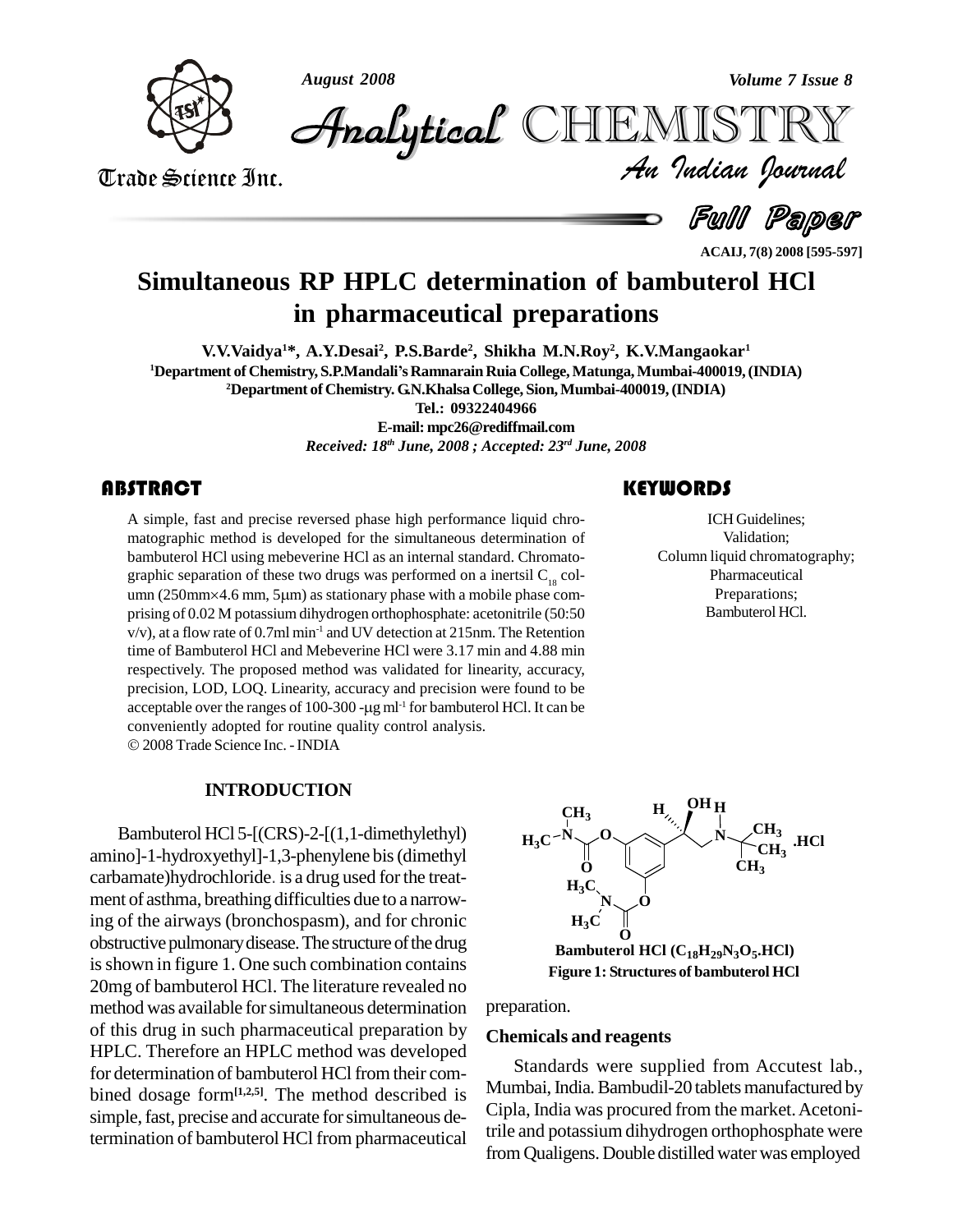



**Figure 2: Chromatogram of bambuterol HCl with**



**Figure 3: Chromatogram of bambuterol HCl with mebeverineHCl(internalstandard)insamplepreparation**

throughout the work.All dilutions were performed in standard volumetric flasks.

#### **EXPERIMENTAL**

## **Method development and optimization of chro matographic conditions**

sis. The mobile phase comprising of 0.02 M potassium people<br>dihydrogen orthophosphate: acetonitrile (50:50 v/v). <sup>We</sup><br>The system was run at a flow rate of 0.7ml min<sup>-1</sup>, 20µl *I* the chromat<br>*I* was set at 2<br>*I* is multaneou<br>*IISTRY* of sample was injected in the chromatographic system  $\frac{\text{less than }2.0}{\text{less}}$ To develop a suitable LC method for the analysis of Bambuterol HCl in their combined dosage form, different mobile phases were tried. The criteria employed for selecting the mobile phase for the analyses of the drugs were cost involve, time required forthe analysis, better separation of drugs. Chromatographic separation was preformed withAgilent 1100 series High performance liquid chromatography having HPLC isocratic pump, equipped with auto sampler and a photo-diode array detector. The uv spectrum of bambuterol HCl was scanned on photo diode array detector for selecting the working wavelength. Peak purity of bambuterol HCl was checked using photo diode array detector. abulity and reproducibility of the system. The test was<br>Chromatograms and data were recorded by means of carried out by injecting 20-µl standard solutions of Chromatograms and data were recorded bymeans of chemstation software. An Inertsil  $C_{18}$  column pampu Chromatograms and data were recorded by means of<br>chemstation software. An Inertsil  $C_{18}$  column ban<br>(250mm×4.6mm, 5µm particle) was used for the analysis. The mobile phase comprising of  $0.02$  M potassium (250mm×4.6 mm, 5µm particle) was used for the analysis. The mobile phase comprising of 0.02 M potassium dihydrogen orthophosphate: acetonitrile (50:50  $\nu/\nu$ ). and detection wavelength wasset at 215nm forsimultaneous determination of bambuterol HCl.Atypical HPLC chromatogram for simultaneous determination

CHEMISTRY COMMENT

of bambuterol HCl from pharmaceutical formulation is shown in figure 2 and figure 3.

#### **Preparation of standard stock solutions**

The stock solution of bambuterol HCl (2000µg) ml -1) was prepared by dissolving 100.2 mg of bambuterol HCl (99.9%) in water:acetonitrile (1:1) in a<br>standard 50ml volumetric flask (solution A). Internal<br>standard (mebeverine HCl) stock solution (2000μg standard 50ml volumetric flask (solutionA). Internal ml -1)waspreparedbydissolving99.8mgofmebeverine HCl in water: acetonitrile  $(1:1)$  in a 50ml standard volumetric flask (solution B). mebeverine **HCl(internal standard) in standard preparation** standard of standard (mebeverine HCl) stock solution (2000µg<br>standard (mebeverine HCl) stock solution (2000µg

Working Standard Solution:

Transferred 10.0ml of each stock solutionsAand B to a100 ml volumetric flask and diluted up to the mark with water: acetonitrile (1:1).

#### **Sample preparation**

Twenty tablets were weighed and their average weight was calculated.The tablets were crushed into a homogeneous powder and a quantity equivalent to ten tablet wastransferred in a 100ml volumetric flask, dis solved in water:acetonitrile (1:1), and filtered through Whatman no. 41 filter paper. The filtrate (10ml) was quantitatively transferred to a 100ml volumetric flask, 10ml of internal standard solution was added to it, and solution was diluted up to the mark with water: aceto nitrile  $(1:1)$ .

#### **RESULTSAND DISCUSSION**

#### **System suitability**

System suitability tests are used to verify that the reproducibility of the equipment is adequate for the analysisto be carried out **[3,4]**. System suitability tests were performed as per the USP 31 to confirm the suit-<br>ability and reproducibility of the system. The test was<br>carried out by injecting 20-µl standard solutions of ability and reproducibility of the system. The test was<br>carried out by injecting 20-µl standard solutions of<br>bambuterol HCl of strengths 200µg ml<sup>-1</sup> using bambuterol HCl of strengths 200µg ml<sup>-1</sup> using mebeverine HCl as an internal standard. This was repeated five times.TheRSD values of bambuterol HCl was 0.28. The RSD values was found to be satisfactory and meeting the requirements of USP 31 (RSD less than  $2.0\%$ ). Theoretical plates, resolution, tailing factor were determined and are presented in TABLE 1.

#### **Linearity**

Linearity was evaluated by analysis of working stan